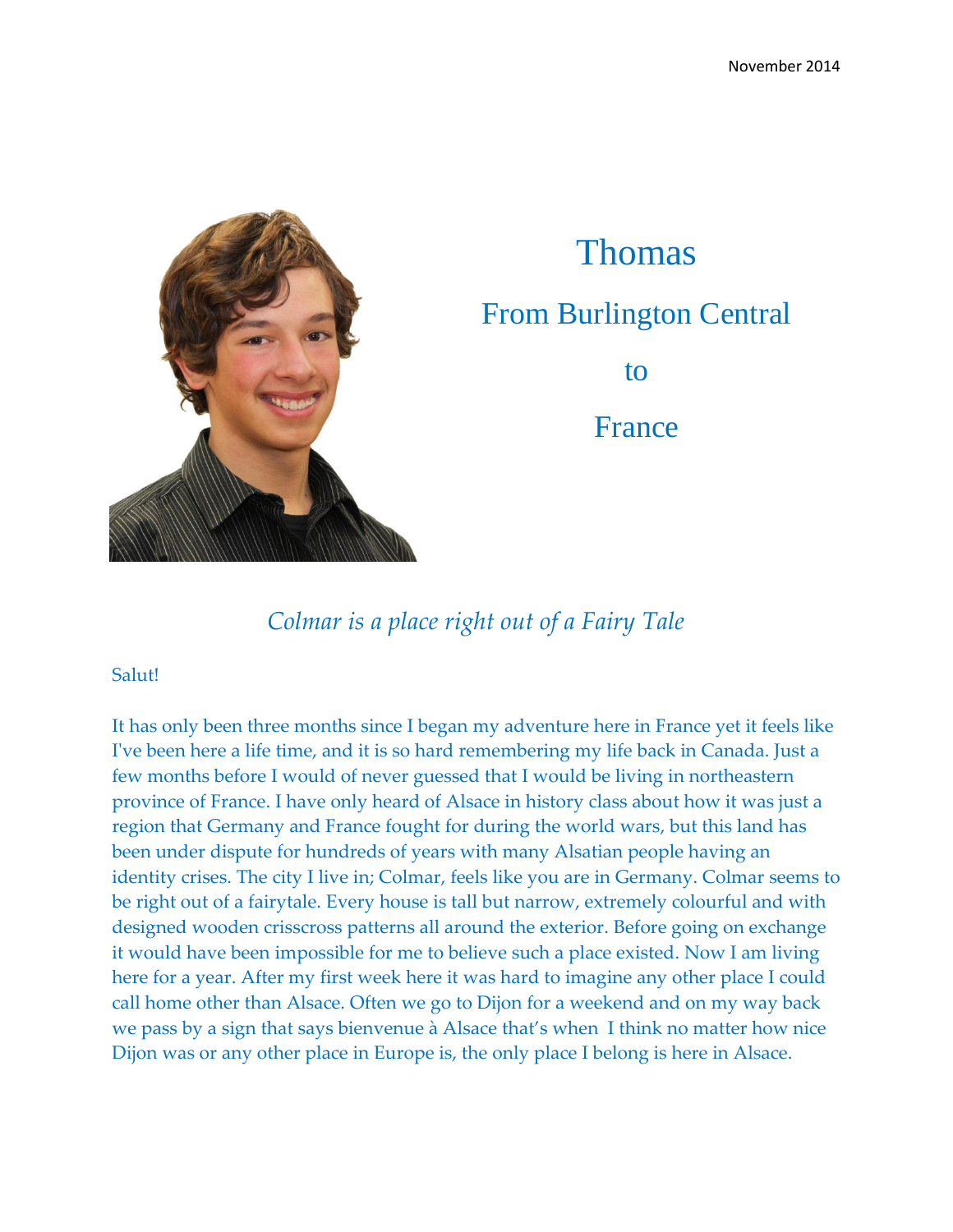While my French progresses, my English deteriorates. Nowadays I can barely talk or write in English without an error. Exchange students to France before me have warned me that school in France is not like it is in Canada and that I should consider taking the easier set of courses, but when it came time to to pick my class I was put in première. This is equivalent to grade 11, and in France for every grade there are difficulty levels like Canada's academic/applied, but here its L=linguistics (easiest) ES= Economic Sciences (moderate difficulty) and S= Scientific (technically impossible). That day I was feeling overly confident so I decided to go for S because I have always loved sciences and maths….well lets just say it was a huge mistake. Normally everyday of the week I have around 5 to 7 hours of school but all spaced out throughout the day with breaks between classes, so that in total I have around 8 hours a day. On Friday I have exactly 10 hours of school with no breaks, I come to school and at night time and leave school at night time! This may seem like a bad thing but it has given me the opportunity to practice and study my French while building friendships with my classmates and teachers.

District 1680 has been doing a lot to make sure our exchange goes well. Every month they plan a weekend for all the exchange students to meet up and visit the area where we are staying. The first integration weekend was in Belfort (Franche-comte), Belfort is a very nice city and very Parisian which is unlike what we are used to seeing up in Alsace. On this weekend we met each other for the first time and we went through many presentations regarding the overall district, the rules, and bus trip information. The second weekend we had was in Strasbourg (Northern Alsace), there we walked around the city, went to a WW2 underground base, to a chocolatier and a pot making shop. The fun part was when we got back to our hostels we played ping pong and then had a dance put together by the Rotarians. These weekends are very important to the exchange students because for most of us we all live in Alsace and somewhat near each. Others live far away from anyone else down in Franche-Comte so it is wonderful for all of us to get together and meet up with people we haven't seen in a month on these weekends. The next weekend is December 5 and its going to be in Colmar (Mid-Alsace), Where I live !!!!!

It is a huge adventure living in the northeast part of France, there is always something to do and some place to be. From here I can travel to Belgium, Luxembourg, Germany, and Switzerland in less time than if I wanted to go to Paris. In fact every week I go to Germany for my Rotary club meeting, they all speak German and I have no way of understanding what they are saying. It's a great reason to learn an additional language. Thanks to this exchange I have met so many interesting people and done so many things that would have never been possible.